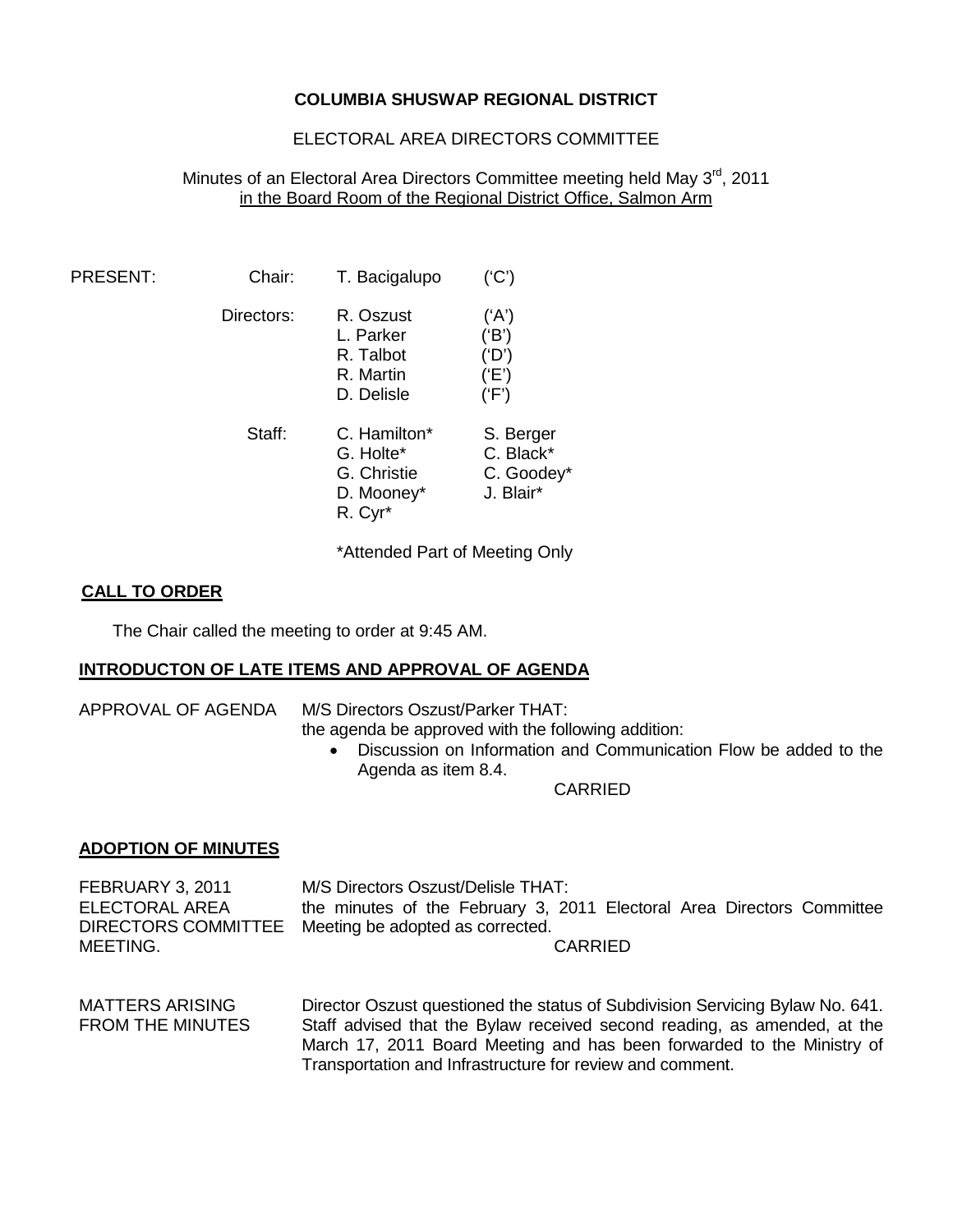#### **ADMINISTRATION**

SPECIAL EVENTS/MASS GATHERINGS BYLAW The Committee was in receipt of a report regarding Special Events/Mass Gatherings which included a sample of a draft Special Events Bylaw.

> Director Delisle asked that the discussion regarding the Special Events/Mass Gatherings Bylaw be deferred until the next (July 7, 2011) Electoral Area Directors Committee Meeting to allow members of the relevant RCMP detachments to be present. Director Talbot indicated that in light of events proposed for this summer, he believed that the discussion should take place at this meeting. Charles Hamilton, Chief Administrative Officer, explained that the CSRD had not exercised the powers to regulate special events provided through Supplementary Letters Patent (SLP) authorized by the Province in 1970. A change in legislation, under the Local Government Act, provided broad service powers to regional districts for continuation of services previously established by SLP, however, if the service authorized by the SLP was not active immediately before August 30, 2000, the service was deemed not to be continued. Therefore, in order to proceed with a bylaw to regulate special events, the CSRD will need to request an Order-in-Council from the Province to give the CSRD the authority to adopt the bylaw.

> Directors questioned whether, in the absence of a special events bylaw, the CSRD has other means to address non-policing issues such as camping, provision of adequate water and sewage facilities, and campfires.

> The Chair asked if it would be possible to send letters to other agencies, including Interior Health, advising of the lack of a CSRD special events bylaw, and outlining concerns. The CAO agreed that staff will prepare and send such correspondence.

> Directors Martin and Oszust advised that they were not in support of such a bylaw for Electoral Areas 'E' and 'A'.

> M/S Directors Talbot/Delisle RECOMMEND THAT: the Board direct staff to write a letter to the Province for information on the process to obtain the authority for the CSRD to adopt a special events bylaw, for specific Electoral Areas.

CARRIED UNANIMOUSLY

### **ENVIRONMENT AND ENGINEERING SERVICES**

**STRUCTURAL** PROTECTION UNIT (SPRINKLER PROTECTION UNIT) Jack Blair, Fire Services Coordinator, and Gary Holte, Manager Environment and Engineering Services, provided the Directors with a handout entitled *Protect Your Community's Assets Develop a "Structural Protection System*", maps showing areas of high hazard for lightning strikes and fuel build up, and provided a PowerPoint presentation illustrating the use of structural protection units. The purpose of the presentation was to obtain an indication of the level of interest from Directors. It was noted that discussions with member municipalities, Fire Suppression Committees, and possible private partners had not yet been completed.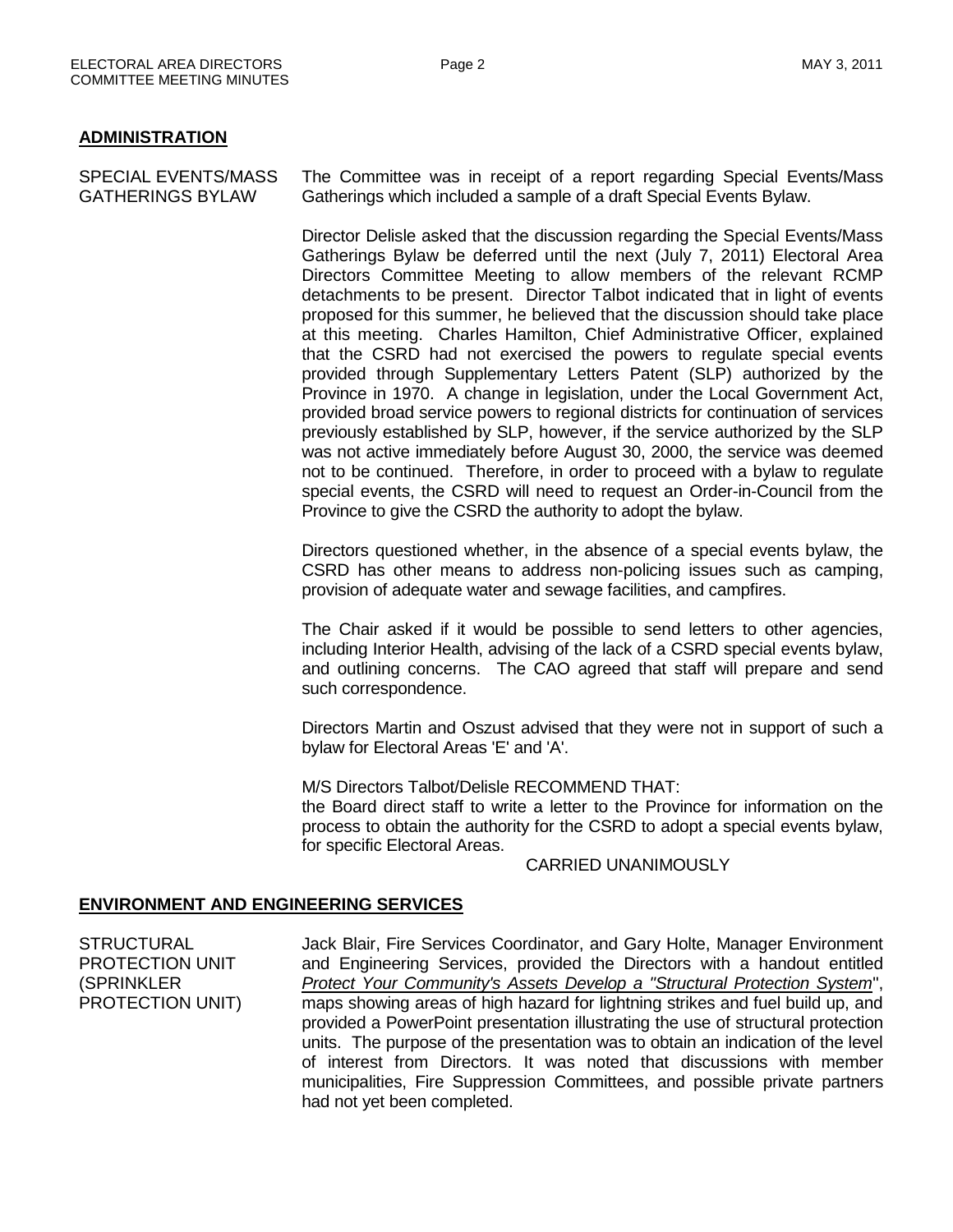| <b>STRUCTURAL</b><br>PROTECTION UNIT<br>(SPRINKLER<br><b>PROTECTION UNIT)</b><br>(cont.) | The Fire Services Coordinator responded to questions from the Directors<br>regarding the cost of the units, Provincial reimbursement when deployed and<br>training required.<br>M/S Directors Talbot/Delisle THAT:<br>staff investigate costs of purchasing structural protection units, including<br>funding sources and cost sharing; complete discussions with member<br>municipalities, Fire Suppression Committees and possible private partners,<br>and bring the information back to a future Electoral Area Directors Committee<br>Meeting for discussion.<br><b>CARRIED UNANIMOUSLY</b>                                                                                                                                                                                                                                                                                                                                                                                                                                                                                                                                                                                                                                                                                                                                                                                                                                                                                                                                     |
|------------------------------------------------------------------------------------------|--------------------------------------------------------------------------------------------------------------------------------------------------------------------------------------------------------------------------------------------------------------------------------------------------------------------------------------------------------------------------------------------------------------------------------------------------------------------------------------------------------------------------------------------------------------------------------------------------------------------------------------------------------------------------------------------------------------------------------------------------------------------------------------------------------------------------------------------------------------------------------------------------------------------------------------------------------------------------------------------------------------------------------------------------------------------------------------------------------------------------------------------------------------------------------------------------------------------------------------------------------------------------------------------------------------------------------------------------------------------------------------------------------------------------------------------------------------------------------------------------------------------------------------|
| <b>WILDLAND INTERFACE</b><br><b>FOREST CLEANUP</b>                                       | The Fire Services Co-ordinator provided the Directors with a handout entitled<br>Solving The Wildland-Urban Interface Wildfire Hazard Issue: The WUI<br>Reserve, and identified a number of projects that are using biomass (forest<br>fuels) to generate heating. He explained that the Filmon Report raised<br>concerns with forest fuel, and local governments are being encouraged to<br>adopt Community Wildfire Protection Plans. The Manager, Environment &<br>Engineering Services explained that his staff intend to meet with the<br>producers of the presentation to explore the concept of involvement of private<br>enterprise, with the aim of tying it into Community Neighbourhood Emergency<br>Planning. Director Parker advised that the City of Revelstoke is in the process<br>of completing a Community Wildfire Protection Plan and that community<br>awareness is an important component of the Plan. The CSRD has identified<br>an education and communication program as an initiative for 2013, as part of<br>the implementation of the Fire Services Review Implementation Plan, but<br>should the Directors wish to make it a priority, it could be moved to 2012.<br>Director Oszust suggested that in the interim, as a means of providing<br>residents with information on private property, staff could put a video from the<br>U.S. on steps to mitigate damage to private property in forest fire interface<br>areas onto the CSRD website, or onto Youtube, with a link from the CSRD<br>website. |

# **DEVELOPMENT SERVICES**

SOIL REMOVAL AND DEPOSIT BYLAW

The Committee was in receipt of a report and draft Soil Removal and Deposit Bylaw prepared by Gerald Christie, Manager, Development Services. The Manager, Development Services reviewed the draft bylaw for the Directors, and provided responses to their questions and comments. Several Directors voiced concerns in regard to contaminated soils, and it was explained that the transportation and deposit of contaminated soil must be approved by the Ministry of Environment, and that staff would do additional research into this issue. It was further noted that the intent of the bylaw is not to prohibit soil removal or deposit, but to regulate such issues as transportation and hours of operation, address hazards and to provide the public with an opportunity for input.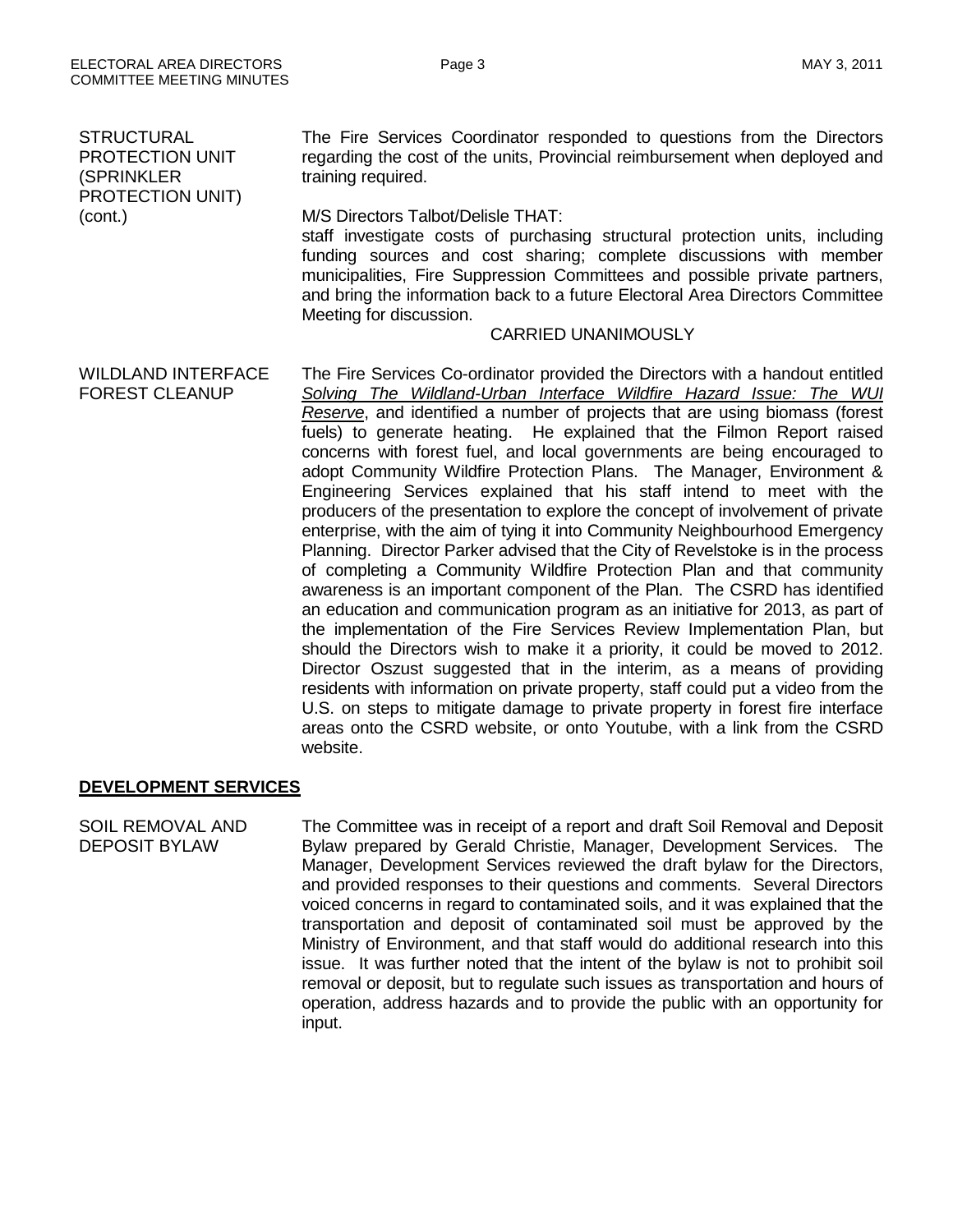| SOIL REMOVAL AND<br>DEPOSIT BYLAW (cont.)        | M/S Directors Talbot/Delisle RECOMMEND THAT:<br>staff amend the Soil Removal and Deposit Bylaw to include wording to<br>address dust control as a condition of permit approval, and forward the bylaw<br>to the Board for consideration of first reading;                                                                                                                                                                                                                                                                                                                                                                                                                                                                                                                                                                                                                                                                                                                                                                                                                                                                                                                                                                                                                                                                                                                                                                                                                                                                                                                                                                          |  |
|--------------------------------------------------|------------------------------------------------------------------------------------------------------------------------------------------------------------------------------------------------------------------------------------------------------------------------------------------------------------------------------------------------------------------------------------------------------------------------------------------------------------------------------------------------------------------------------------------------------------------------------------------------------------------------------------------------------------------------------------------------------------------------------------------------------------------------------------------------------------------------------------------------------------------------------------------------------------------------------------------------------------------------------------------------------------------------------------------------------------------------------------------------------------------------------------------------------------------------------------------------------------------------------------------------------------------------------------------------------------------------------------------------------------------------------------------------------------------------------------------------------------------------------------------------------------------------------------------------------------------------------------------------------------------------------------|--|
|                                                  | <b>AND THAT:</b><br>the report to the Board that accompanies the bylaw outlines the financial<br>implications of adopting a Soil Removal and Deposit Bylaw.<br><b>CARRIED UNANIMOUSLY</b>                                                                                                                                                                                                                                                                                                                                                                                                                                                                                                                                                                                                                                                                                                                                                                                                                                                                                                                                                                                                                                                                                                                                                                                                                                                                                                                                                                                                                                          |  |
| <b>AGRICULTURAL</b><br><b>ADVISORY COMMITTEE</b> | The Committee was in receipt of a report and a draft Terms of Reference<br>prepared by the Manager, Development Services, regarding establishment of<br>an Agricultural Advisory Committee (AAC). The Manager, Development<br>Services outlined the impact an AAC could have on staff and financial<br>resources, and provided options to an AAC, which included additional training<br>for Advisory Planning Commissions (APCs) and active recruitment of<br>members from the agricultural community to participate on APCs and Official<br>Community Plan Advisory Groups. Robyn Cyr, Economic Development<br>Officer, advised that the Salmon Arm Economic Development Society and<br>Shuswap Economic Development Society are seeking to complete an<br>Agricultural Plan for the Shuswap sub-region (Electoral Areas C, D, E and F).<br>She noted that as a result of a March $31st$ , 2011 meeting, a group of<br>agricultural producers advised that they wish to have a voice in future planning<br>for agriculture. The Economic Development Officer explained that the group<br>could be the starting point for an AAC, as they clearly expressed a desire to<br>be part of an advisory group both for the Agricultural Plan and to local<br>government, in regard to not only applications to the Agricultural Land<br>Commission, but also development proposals that could impact agricultural<br>production. Director Oszust informed the Directors that at this time there are<br>45 AACs in BC and that research on these existing committees could provide<br>Electoral Area Directors with valuable information. |  |

M/S Directors Oszust/Talbot THAT:

staff do additional research on existing Agricultural Advisory Committees in BC in regard to: effectiveness; functionalities; capabilities; impact on staff resources; and frequency of meetings, and report back to the Electoral Area Directors Committee.

CARRIED UNANIMOUSLY

The Committee recessed at 12:35 PM and reconvened at 1:15 PM.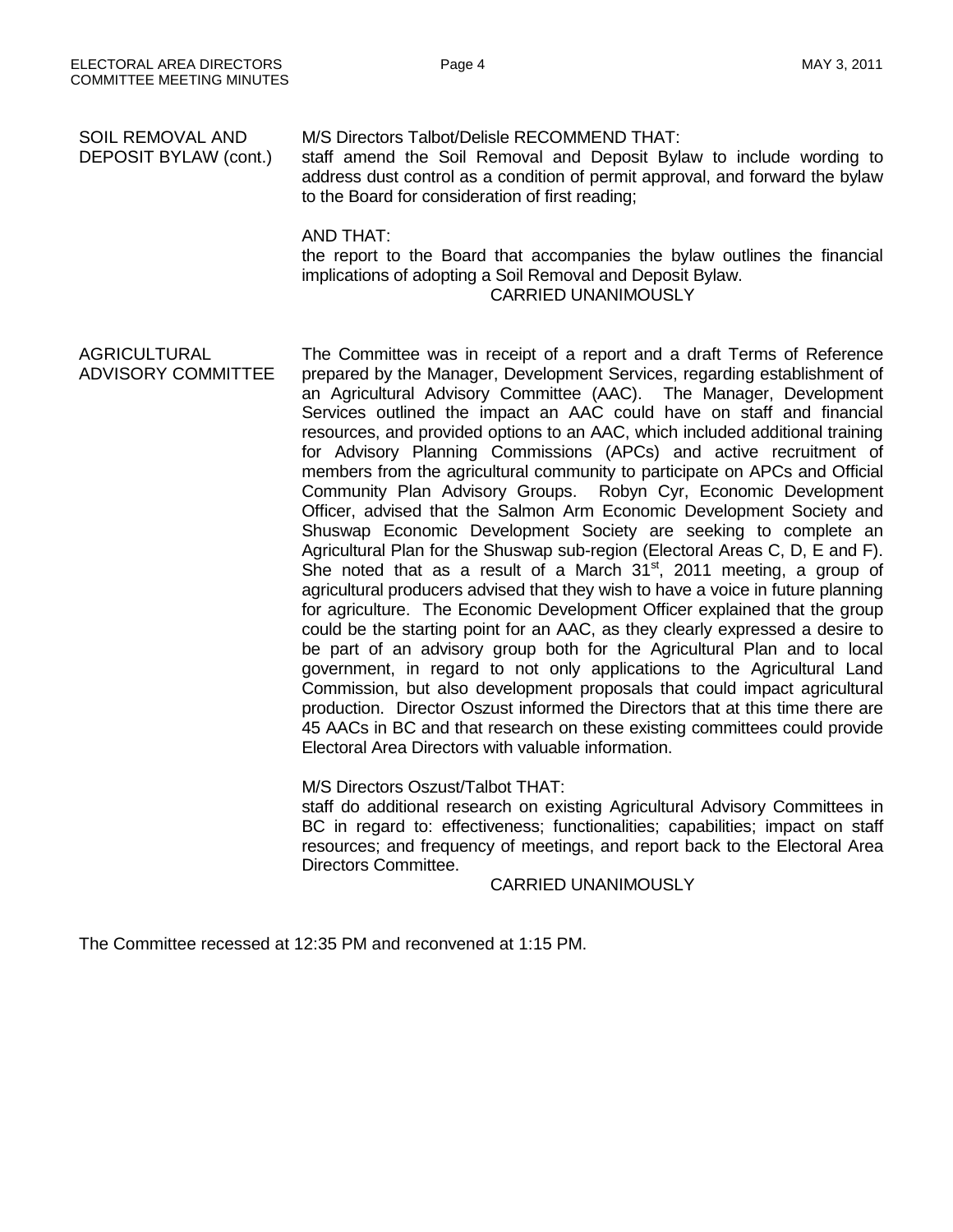#### **ENVIRONMENT AND ENGINEERING SERVICES**

AREA 'C' SUB-REGIONAL/ELECTORAL AREA FIRE DEPARTMENT The Manager, Environment & Engineering Services advised that Director Bacigalupo is interested in pursuing sub-regionalization for fire departments in Electoral Area 'C' and inquired if there is interest in pursuing this option by other Directors. Directors Delisle and Talbot indicated that they were interested in obtaining more information on the possibility of an Electoral Area Fire Department for Electoral Areas 'D' and 'F', noting that prior to any decision they would need to discuss it with the Fire Suppression Committees within their respective areas. The Fire Services Co-ordinator noted that many discussions have taken place with Fire Chiefs and Fire Suppression Committees, and there appears to be support for this type of arrangement. The CAO suggested that, based on the discussion at this meeting and the level of interest in creating Sub-Regional Fire Departments, staff could provide documentation to outline the process based on discussions with the Ministry and the direction received as a result of the Fire Services Review Implementation Plan. M/S Directors Martin/Talbot THAT: Electoral Area Directors have the option to pursue Sub-Regional Fire Suppression Committees. CARRIED UNANIMOUSLY M/S Directors Talbot/Martin THAT: staff investigate the process for consolidating the Fire Suppression Committees for Electoral Areas 'C', 'D' and 'F' individually, into single budgets for operations and capital for 2012, within each Electoral Area, and provide details regarding possible impact to the budget to the Committee. DIRECTOR OSZUST OPPOSED CARRIED PARKS DEPARTMENT REVIEW AND FUTURE DIRECTION The Manager, Environment & Engineering Services provided an update on the Parks function review process that is currently taking place and the Committee was reminded that the Parks function is now a division of the Environment and Engineering Services Department. It was noted that ongoing discussions are being held with staff and Electoral Area Directors and out of those discussions a number of concerns had been raised. A consultant has been hired to do some benchmarking, and it is anticipated that the consultant will provide results of that process by the end of May. Discussions with the various stakeholders have revealed some deficiencies in the Community Parks and Recreation Advisory Commission Bylaw No. 5480, which will need to be reviewed and amended. The CAO advised that the position of Team Leader, Parks and Recreation, will not be filled and the nature of any new position will be based partially on information received from other Regional Districts with the expectation that it will be more of a

coordinator type position. A key aspect of the review will be clarifying the inter-relationship between Electoral Area Directors, CSRD parks staff, parks commissions and community associations. The draft report should be available to the CAO by mid June 2011 and will then be brought to the Electoral Area Directors for review, discussion and input.